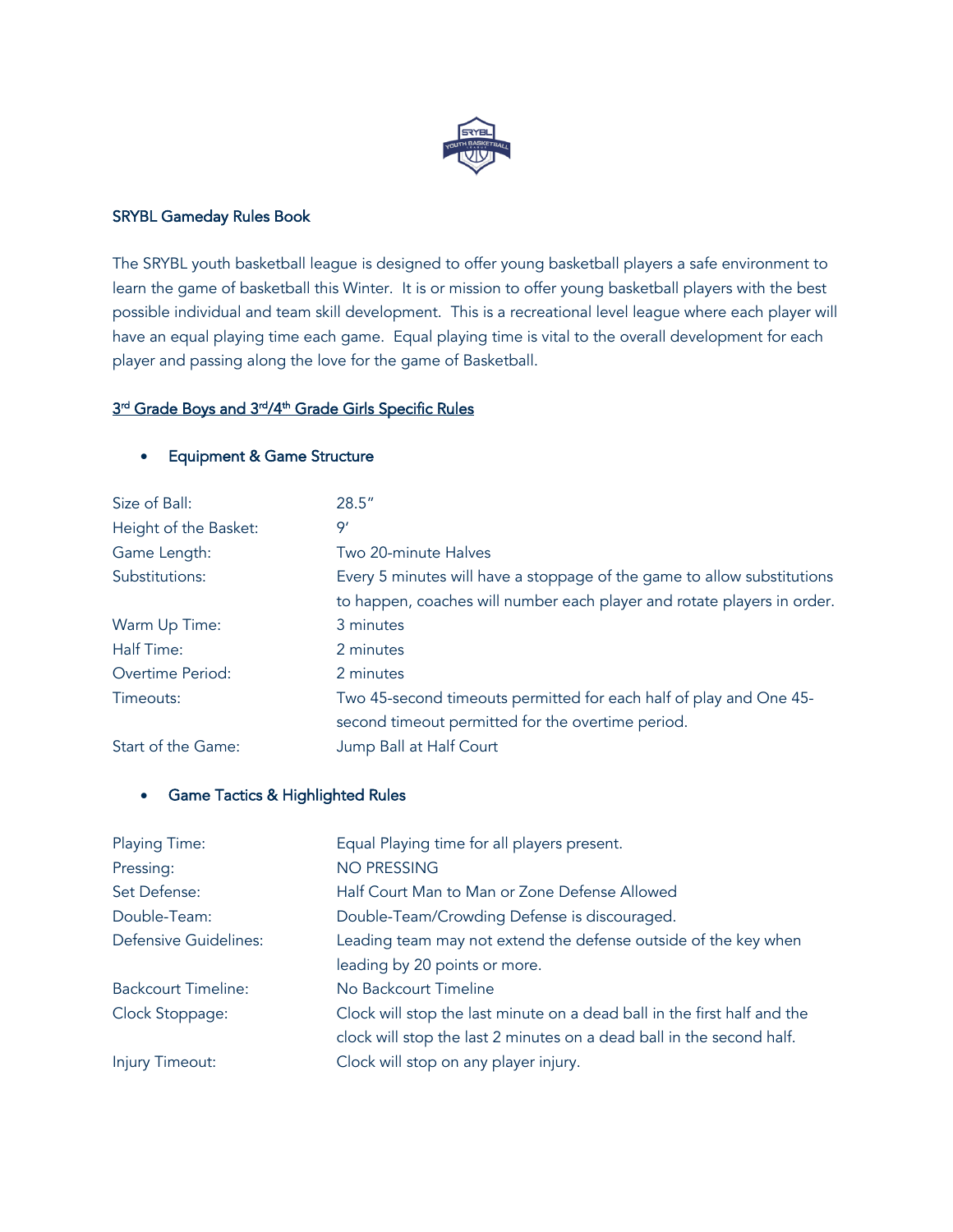### 4th, 5th, and 6th Grade Boys Specific Rules

# • Equipment & Game Structure

| Size of Ball:         | 28.5"                                                                   |
|-----------------------|-------------------------------------------------------------------------|
| Height of the Basket: | 10'                                                                     |
| Game Length:          | Two 20-minute Halves                                                    |
| Substitutions:        | Every 5 minutes will have a stoppage of the game to allow substitutions |
|                       | to happen, coaches will number each player and rotate players in order. |
| Warm Up Time:         | 3 minutes                                                               |
| Half Time:            | 2 minutes                                                               |
| Overtime Period:      | 2 minutes                                                               |
| Timeouts:             | Two 45-second timeouts permitted for each half of play and One 45-      |
|                       | second timeout permitted for the overtime period.                       |
| Start of the Game:    | Jump Ball at Half Court                                                 |

### • Game Tactics & Highlighted Rules

| Playing Time:              | Equal Playing time for all players present.                              |
|----------------------------|--------------------------------------------------------------------------|
| Pressing:                  | <b>Full Court Press is Allowed</b>                                       |
| Set Defense:               | Half Court Man to Man is preferred, but Zone Defense is allowed.         |
| Double-Team:               | Double-Team/Crowding Defense is accepted.                                |
| Defensive Guidelines:      | Leading team may not full court press when leading by 15 points or       |
|                            | more. Leading team may not extend the defense outside of the key         |
|                            | when leading by 25 points or more.                                       |
| <b>Backcourt Timeline:</b> | 10 Seconds                                                               |
| Clock Stoppage:            | Clock will stop the last minute on a dead ball in the first half and the |
|                            | clock will stop the last 2 minutes on a dead ball in the second half.    |
| Injury Timeout:            | Clock will stop on any player injury.                                    |

### 5<sup>th</sup> Grade - HS Girls Specific Rules

# • Equipment & Game Structure

| Size of Ball:         | 28.5''                                                                  |
|-----------------------|-------------------------------------------------------------------------|
| Height of the Basket: | 10'                                                                     |
| Game Length:          | Two 20-minute Halves                                                    |
| Substitutions:        | Every 5 minutes will have a stoppage of the game to allow substitutions |
|                       | to happen, coaches will number each player and rotate players in order. |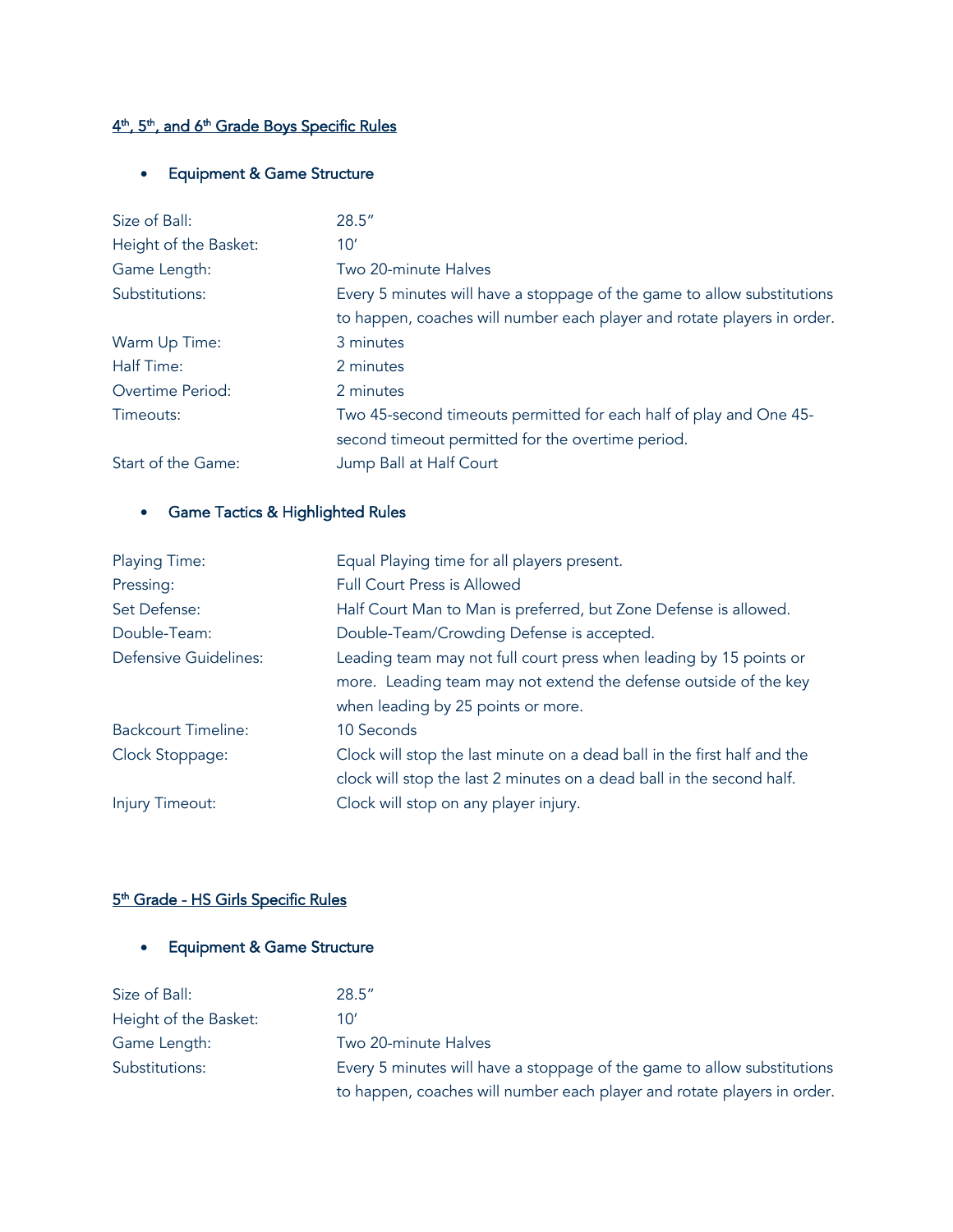| Warm Up Time:      | 3 minutes                                                          |
|--------------------|--------------------------------------------------------------------|
| Half Time:         | 2 minutes                                                          |
| Overtime Period:   | 2 minutes                                                          |
| Timeouts:          | Two 45-second timeouts permitted for each half of play and One 45- |
|                    | second timeout permitted for the overtime period.                  |
| Start of the Game: | Jump Ball at Half Court                                            |

# • Game Tactics & Highlighted Rules

| <b>Playing Time:</b>       | Equal Playing time for each player in attendance.                        |
|----------------------------|--------------------------------------------------------------------------|
| Pressing:                  | <b>Full Court Press is Allowed</b>                                       |
| Set Defense:               | Half Court Man to Man is preferred, but Zone Defense is allowed.         |
| Double-Team:               | Double-Team/Crowding Defense is accepted.                                |
| Defensive Guidelines:      | Leading team may not full court press when leading by 15 points or       |
|                            | more. Leading team may not extend the defense outside of the key         |
|                            | when leading by 25 points or more.                                       |
| <b>Backcourt Timeline:</b> | 10 Seconds                                                               |
| Clock Stoppage:            | Clock will stop the last minute on a dead ball in the first half and the |
|                            | clock will stop the last 2 minutes on a dead ball in the second half.    |
| Injury Timeout:            | Clock will stop on any player injury.                                    |

# 7<sup>th</sup> Grade - HS Boys Specific Rules

# • Equipment & Game Structure

| Size of Ball:         | 29.5''                                                                  |
|-----------------------|-------------------------------------------------------------------------|
| Height of the Basket: | 10'                                                                     |
| Game Length:          | Two 20-minute Halves                                                    |
| Substitutions:        | Every 5 minutes will have a stoppage of the game to allow substitutions |
|                       | to happen, coaches will number each player and rotate players in order. |
| Warm Up Time:         | 3 minutes                                                               |
| Half Time:            | 2 minutes                                                               |
| Overtime Period:      | 2 minutes                                                               |
| Timeouts:             | Two 45-second timeouts permitted for each half of play and One 45-      |
|                       | second timeout permitted for the overtime period.                       |
| Start of the Game:    | Jump Ball at Half Court                                                 |

• Game Tactics & Highlighted Rules